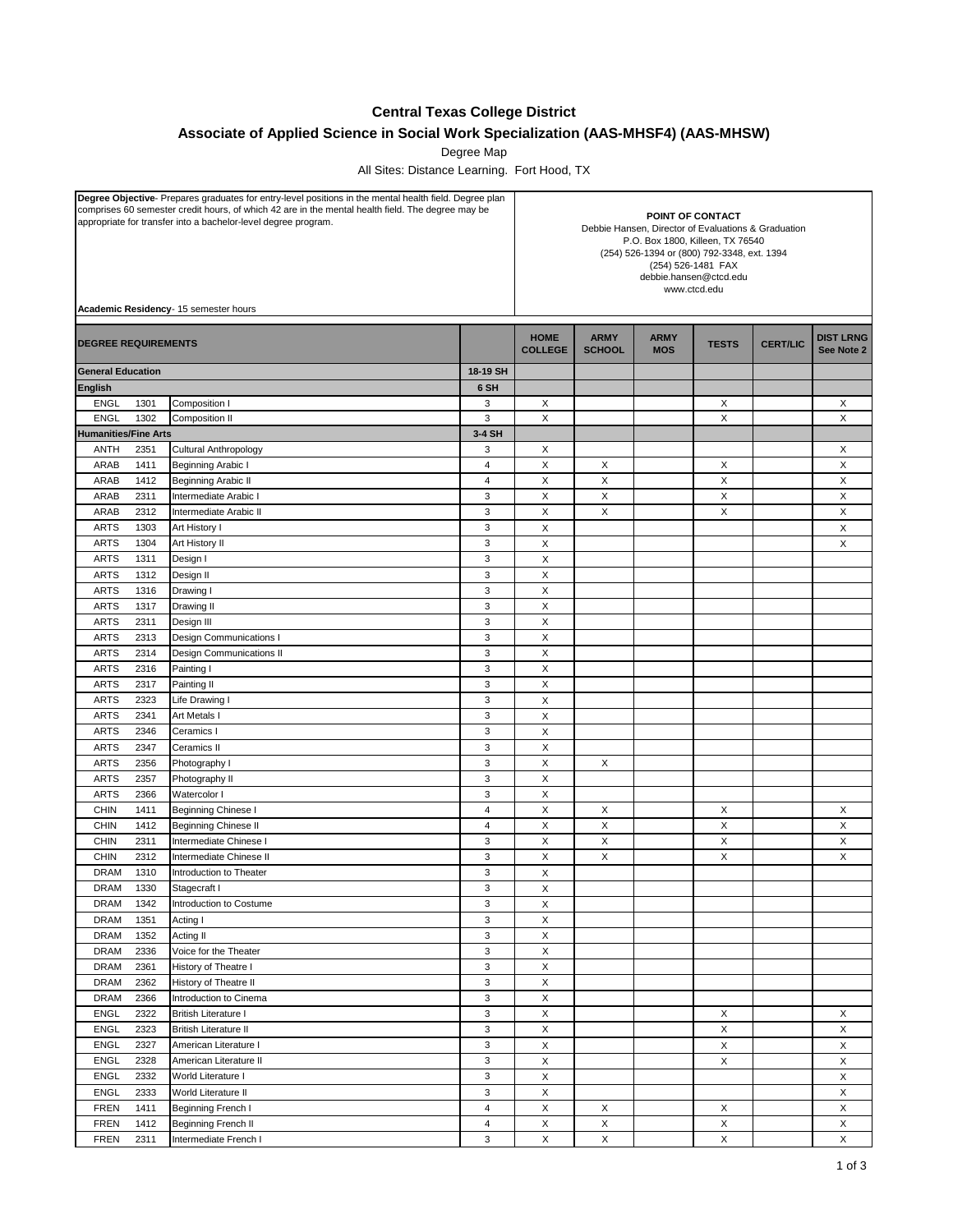| <b>FREN</b> | 2312 | Intermediate French II                          | 3              | X           | X                         |   | X            | X |
|-------------|------|-------------------------------------------------|----------------|-------------|---------------------------|---|--------------|---|
| <b>GERM</b> | 1411 | Beginning German I                              | $\overline{4}$ | X           | X                         |   | X            | X |
| <b>GERM</b> | 1412 | Beginning German II                             | $\overline{4}$ | X           | $\boldsymbol{\mathsf{X}}$ |   | X            | Χ |
| <b>GERM</b> | 2311 | Intermediate German I                           | 3              | X           | Χ                         |   | X            | Χ |
| <b>GERM</b> | 2312 | Intermediate German II                          | 3              | X           | X                         |   | X            | X |
| <b>HIND</b> | 1411 | Beginning Hindi I                               | 4              | X           | X                         |   | X            | X |
| <b>HIND</b> | 1412 | Beginning Hindi II                              | 4              | X           | Χ                         |   | X            | X |
| <b>HIND</b> | 2311 | Intermediate Hindi I                            | 3              | X           | X                         |   | X            | X |
| <b>HIND</b> | 2312 | Intermediate Hindi II                           | 3              | $\mathsf X$ | $\pmb{\times}$            |   | $\mathsf X$  | X |
| <b>HUMA</b> |      |                                                 | 3              | X           |                           |   | X            | X |
|             | 1315 | Fine Arts Appreciation                          |                |             |                           |   |              |   |
| <b>INDO</b> | 1411 | Beginning Indonesian I                          | $\overline{4}$ | X           | X                         |   | X            | Χ |
| <b>INDO</b> | 1412 | Beginning Indonesian II                         | 4              | X           | $\mathsf{X}$              |   | $\mathsf{X}$ | X |
| <b>INDO</b> | 2311 | Intermediate Indonesian I                       | 3              | X           | X                         |   | X            | X |
| <b>INDO</b> | 2312 | Intermediate Indonesian II                      | 3              | X           | $\boldsymbol{\mathsf{X}}$ |   | X            | X |
| <b>ITAL</b> | 1411 | Beginning Italian I                             | 4              | X           | X                         |   | X            | X |
| <b>ITAL</b> | 1412 | Beginning Italian II                            | $\overline{4}$ | X           | $\mathsf X$               |   | X            | Χ |
| <b>ITAL</b> | 2311 | Intermediate Italian I                          | 3              | X           | X                         |   | X            | X |
| <b>ITAL</b> | 2312 | Intermediate Italian II                         | 3              | X           | X                         |   | X            | X |
| <b>JAPN</b> | 1411 | Beginning Japanese I                            | $\overline{4}$ | X           | X                         |   | X            | Χ |
| <b>JAPN</b> | 1412 | Beginning Japanese II                           | 4              | X           | X                         |   | X            | X |
| <b>JAPN</b> | 2311 | Intermediate Japanese I                         | 3              | X           | X                         |   | X            | Χ |
| <b>JAPN</b> | 2312 | Intermediate Japanese II                        | 3              | X           | X                         |   | X            | Χ |
| <b>KORE</b> | 1411 | Beginning Korean I                              | 4              | X           | X                         |   | X            | Χ |
| <b>KORE</b> | 1412 | Beginning Korean II                             | 4              | X           | X                         |   | X            | X |
| <b>KORE</b> | 2311 | Intermediate Korean I                           | 3              | X           | X                         |   | X            | Χ |
| <b>KORE</b> | 2312 | Intermediate Korean II                          | 3              | X           | X                         |   | X            | X |
| <b>MUSI</b> | 1116 | Sight Singing and Ear Training I                | $\mathbf{1}$   | X           | $\mathsf X$               | X |              |   |
| <b>MUSI</b> | 1117 | Sight Singing and Ear Training II               | $\mathbf{1}$   | X           | $\boldsymbol{\mathsf{X}}$ |   |              |   |
|             |      | Class Piano I                                   |                |             |                           |   |              |   |
| <b>MUSI</b> | 1181 |                                                 | 1              | X           |                           | Х |              |   |
| <b>MUSI</b> | 1183 | Class Voice I                                   | $\mathbf{1}$   | X           |                           |   |              |   |
| <b>MUSI</b> | 1188 | Percussion Class I                              | $\mathbf{1}$   | X           | X                         | Х |              |   |
| <b>MUSI</b> | 1192 | Class Guitar I                                  | $\mathbf{1}$   | X           |                           | X |              |   |
| <b>MUSI</b> | 1301 | Fundamentals of Music I                         | 3              | X           | X                         | X |              |   |
| <b>MUSI</b> | 1304 | Foundations of Music                            | 3              | X           |                           | X |              |   |
| <b>MUSI</b> | 1306 | <b>Music Appreciation</b>                       | 3              | X           |                           |   |              | X |
| <b>MUSI</b> | 1307 | Music Literature                                | 3              | X           |                           |   |              | X |
| <b>MUSI</b> | 1311 | Music Theory I                                  | 3              | X           | X                         | Χ |              |   |
| <b>MUSI</b> | 1312 | Music Theory II                                 | 3              | X           | X                         |   |              |   |
| <b>MUSI</b> | 2311 | Music Theory III                                | 3              | X           |                           |   |              |   |
| <b>MUSI</b> | 2312 | Music Theory IV                                 | 3              | X           |                           |   |              |   |
| PASH        | 1411 | Beginning Pashtu I                              | $\overline{4}$ | X           | X                         |   | X            | X |
| PASH        | 1412 | Beginning Pashtu II                             | 4              | X           | X                         |   | X            | X |
| PASH        | 2311 | Intermediate Pashtu I                           | 3              | X           | X                         |   | X            | X |
| PASH        | 2312 | Intermediate Pashtu II                          | 3              | X           | X                         |   | X            | X |
| PERS        | 1411 | Beginning Persian-Iranian/Afghan I              | 4              | X           | Х                         |   | X            | X |
| <b>PERS</b> | 1412 | Beginning Persian-Iranian/Afghan II             | $\overline{4}$ | X           | X                         |   | X            | X |
| <b>PERS</b> | 2311 | Intermediate Persian-Iranian/Afghan I           | 3              | X           | Χ                         |   | X            | X |
| PERS        | 2312 | Intermediate Persian-Iranian/Afghan II          | 3              | X           | X                         |   | X            | X |
| PHIL        | 1301 | Introduction to Philosophy                      | 3              | X           |                           |   |              | X |
|             |      |                                                 | 3              |             |                           |   |              |   |
| PHIL        | 1304 | Introduction to World Religions                 |                | X           |                           |   | X            | X |
| PHIL        | 2303 | Introduction to Logic                           | 3              | $\mathsf X$ |                           |   |              | X |
| PHIL        | 2306 | Introduction to Ethics                          | 3              | X           |                           |   |              | X |
| PHIL        | 2307 | Introduction to Social and Political Philosophy | 3              | X           |                           |   |              | X |
| PHIL        | 2321 | Philosophy of Religion                          | 3              | $\mathsf X$ |                           |   |              |   |
| PORT        | 1411 | <b>Beginning Portuguese I</b>                   | $\overline{4}$ | X           | X                         |   | X            | X |
| <b>PORT</b> | 1412 | Beginning Portuguese II                         | 4              | $\mathsf X$ | $\mathsf X$               |   | $\mathsf X$  | X |
| <b>PORT</b> | 2311 | Intermediate Portuguese I                       | 3              | $\mathsf X$ | X                         |   | $\mathsf X$  | X |
| <b>PORT</b> | 2312 | Intermediate Portuguese II                      | 3              | X           | X                         |   | X            | X |
| <b>PUNJ</b> | 1411 | Beginning Punjabi I                             | 4              | X           | X                         |   | $\mathsf X$  | X |
| <b>PUNJ</b> | 1412 | Beginning Punjabi II                            | 4              | X           | X                         |   | X            | X |
| <b>PUNJ</b> | 2311 | Intermediate Punjabi I                          | 3              | X           | X                         |   | $\mathsf X$  | X |
| <b>PUNJ</b> | 2312 | Intermediate Punjabi II                         | 3              | X           | X                         |   | $\mathsf X$  | X |
| <b>RUSS</b> | 1411 | Beginning Russian I                             | $\overline{4}$ | $\mathsf X$ | $\mathsf X$               |   | X            | X |
| <b>RUSS</b> | 1412 | Beginning Russian II                            | 4              | X           | X                         |   | X            | X |
| <b>RUSS</b> | 2311 | Intermediate Russian I                          | 3              | X           | $\mathsf X$               |   | $\mathsf X$  | X |
| <b>RUSS</b> | 2312 | Intermediate Russian II                         | 3              | X           | X                         |   | $\mathsf X$  | X |
|             |      |                                                 |                |             |                           |   |              |   |